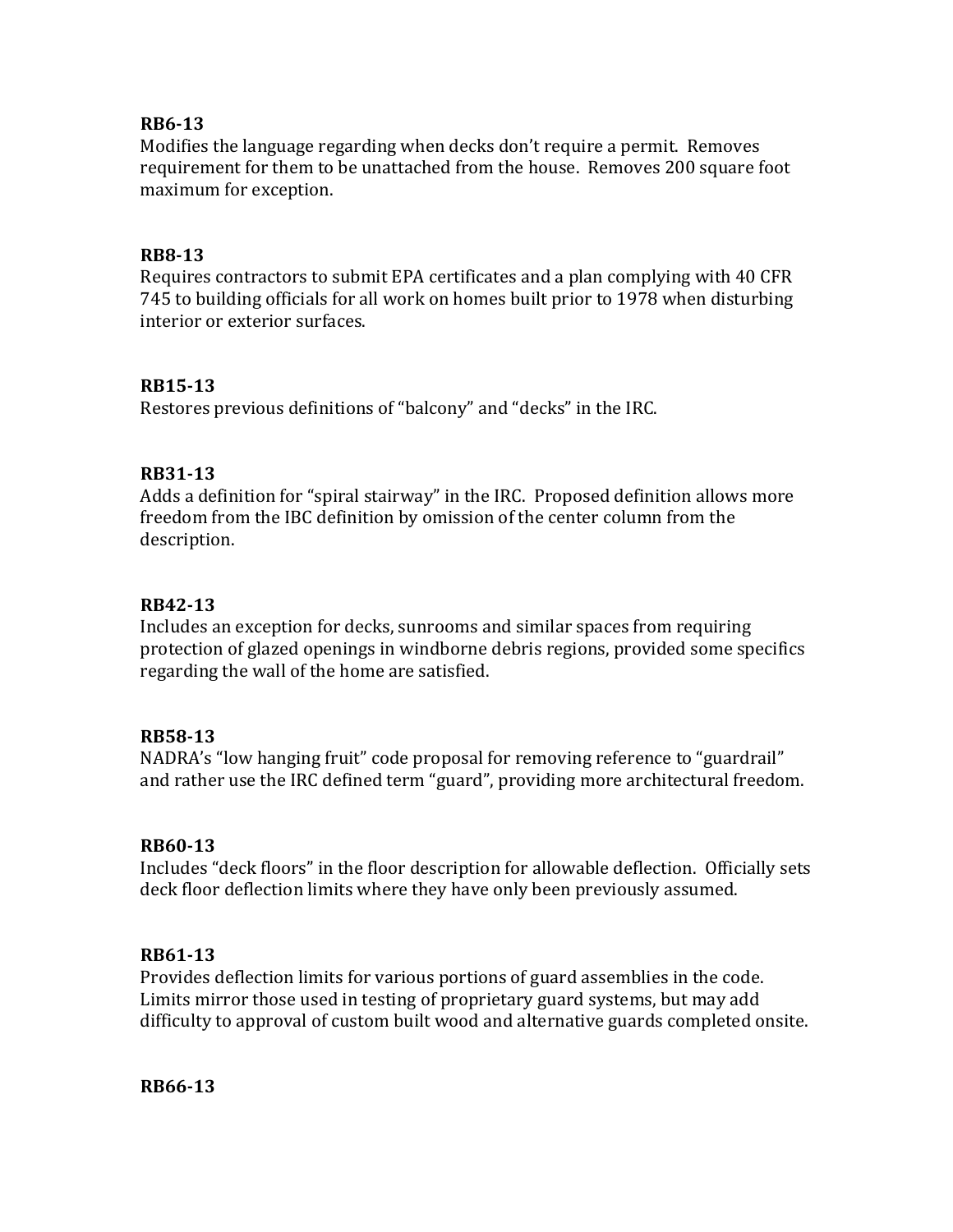Provides an exception to fire resistive construction for decks greater than 5 feet from the property line. May inadvertently require fire resistive construction of low level decks less than 5 feet where previously not required.

## **RB74-13**

Prohibits exterior stairways less than 5 feet from lot lines. May inadvertently restrict stairs on low level decks.

## **RB75-13**

Prohibits accessory structures, such as patio covers and decks, whether attached or detached, less than 5 feet from lot lines. May unnecessarily limit deck construction near property lines.

## **RB102-13**

Removes all requirements for illumination of exterior stairways.

## **RB115-13**

Clarifies that glass behind the stairs at the bottom of a stairway does not need to be safety glazed. Clarifies a requirement that would be senseless as previously written.

## **RB129-13**

Clarifies that stairways on decks, porches, balconies and sunrooms are regulated the same as any other stairway.

## **RB130-13**

Allows handrails to project up to 6.5 inches into stairs as opposed to a maximum of 4.5 inches.

## **RB141-13**

Allows all ramps other than ones serving the required egress door to be a maximum slope of 1 in 8 as opposed to the previous maximum of 1 in 12. Provides for steeper ramp options than previously.

# **RB142-13**

Requires that the minimum width of landings for ramps be equal to the width of the ramp as opposed to 36 inches.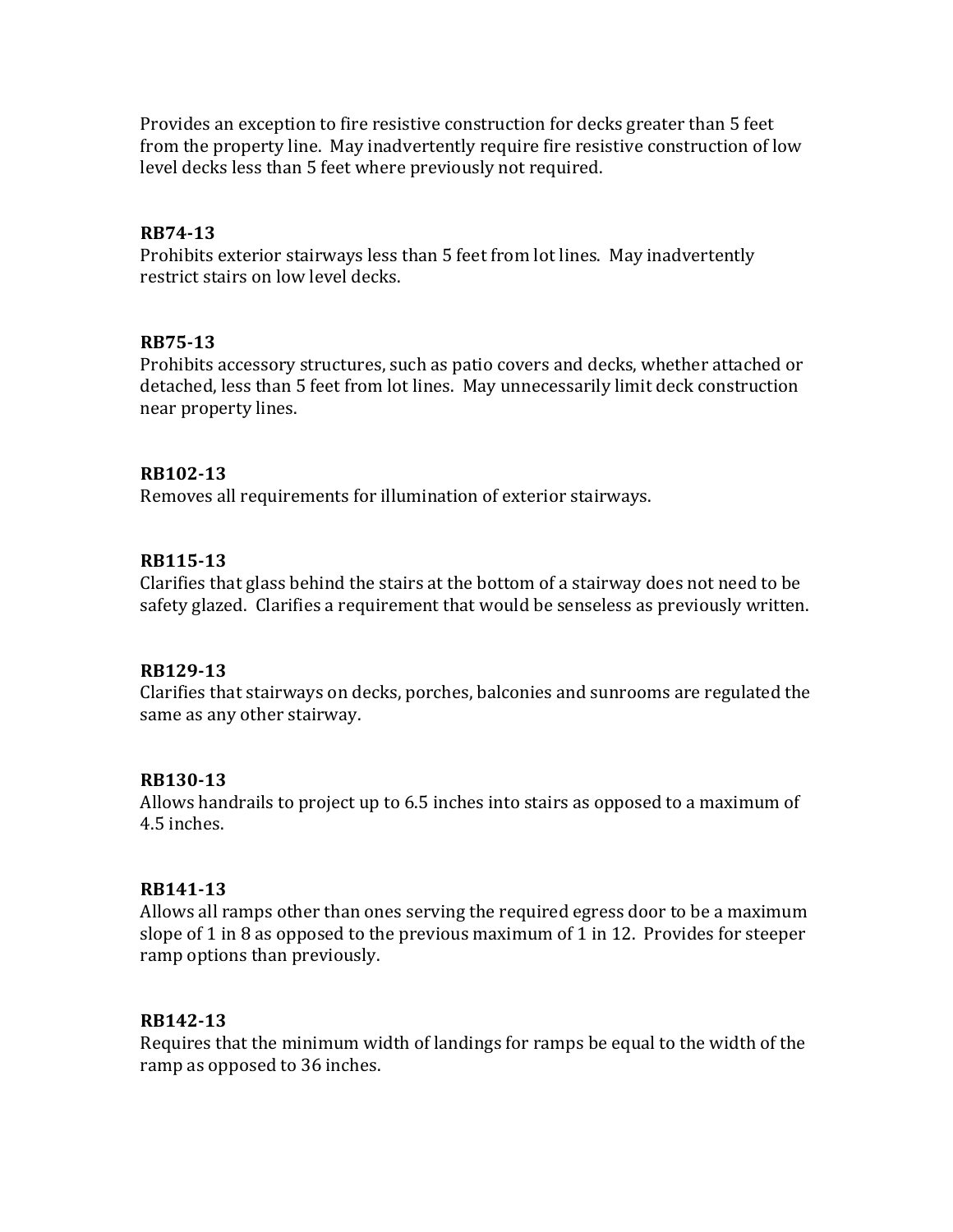## **RB143-13**

Eliminates the requirement to measure the height of a deck from a point 36 horizontally from the edge when determining if guards are required. Measurement would return to being at the edge of the walking surface. Specifies that only floors, stairs, ramps and landings require guards, intending to exclude landscaping features from regulation.

## **RB145-13**

Eliminates measuring required guard height from fixed seating. Allows guards at built in bench seating to no longer be measured from the bench seat. Restores previous design freedom allotted by the IRC.

## **RB187-13**

Requires stairways and ramps built in flood hazard areas to be constructed in one of three prescribed ways.

## **RB192-13**

Requires specific construction methods for decks constructed in flood hazard areas.

## **RB247-13**

Eliminates requirement for blocking over a beam when joist cantilever 24 inches or less. Only applies in specific seismic zones. Provides for added flexibility in installing deck drainage systems over dropped beams.

## **RB253-13**

Prohibits connection of hangers solely to the bottom half of beams. Requires all joists to be fastened with approved connectors when framed into the side of a beam. Could restrict some design flexibility.

# **RB260-13**

Requires the two hold-down tension devices (permitted by the IRC) to be installed within 24 inches of the end of each deck. Adds to an already confusing code provisions currently lacking justification.

# **RB261-13**

Provides an exception for hold-down tension devices in decks less than 30 inches above grade.